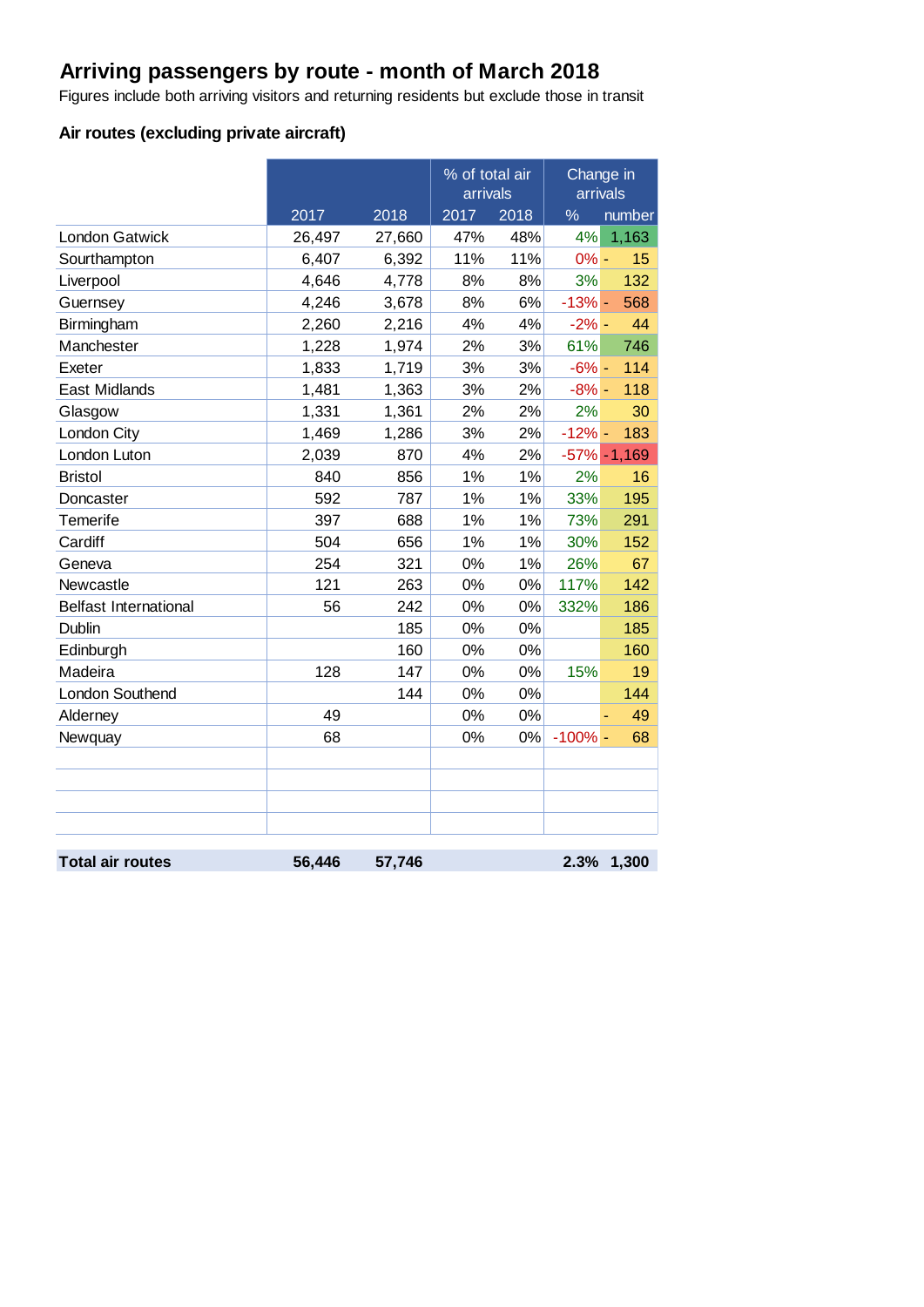# **Arriving passengers by route - month of March 2018**

Figures include both arriving visitors and returning residents but exclude those in transit

#### **Sea routes**

|                         |        |        | % of total sea<br>arrivals |      | Change in<br>arrivals |        |
|-------------------------|--------|--------|----------------------------|------|-----------------------|--------|
|                         | 2017   | 2018   | 2017                       | 2018 | $\%$                  | number |
| St Malo                 | 8,808  | 9,143  | 68%                        | 66%  | 4%                    | 335    |
| Guernsey                | 1,334  | 1,673  | 10%                        | 12%  | 25%                   | 339    |
| Poole                   | 1,385  | 1,487  | 11%                        | 11%  | 7%                    | 102    |
| Portsmouth              | 954    | 939    | 7%                         | 7%   | $-2% -$               | 15     |
| Granville               | 286    | 408    | 2%                         | 3%   | 43%                   | 122    |
| Visiting Yachtsmen      | 177    | 210    | 1%                         | 2%   | 18%                   | 33     |
|                         |        |        |                            |      |                       |        |
| <b>Total sea routes</b> | 12,944 | 13,860 |                            |      | 7.1%                  | 916    |

#### **Air and Sea combined**

|                              |        |        | share of<br>arrivals by air |      | Change in<br>arrivals |               |
|------------------------------|--------|--------|-----------------------------|------|-----------------------|---------------|
|                              | 2017   | 2018   | 2017                        | 2018 | $\%$                  | number        |
| Total arrivals (air and sea) | 69,390 | 71.606 | 81%                         | 81%  |                       | $3.2\%$ 2.216 |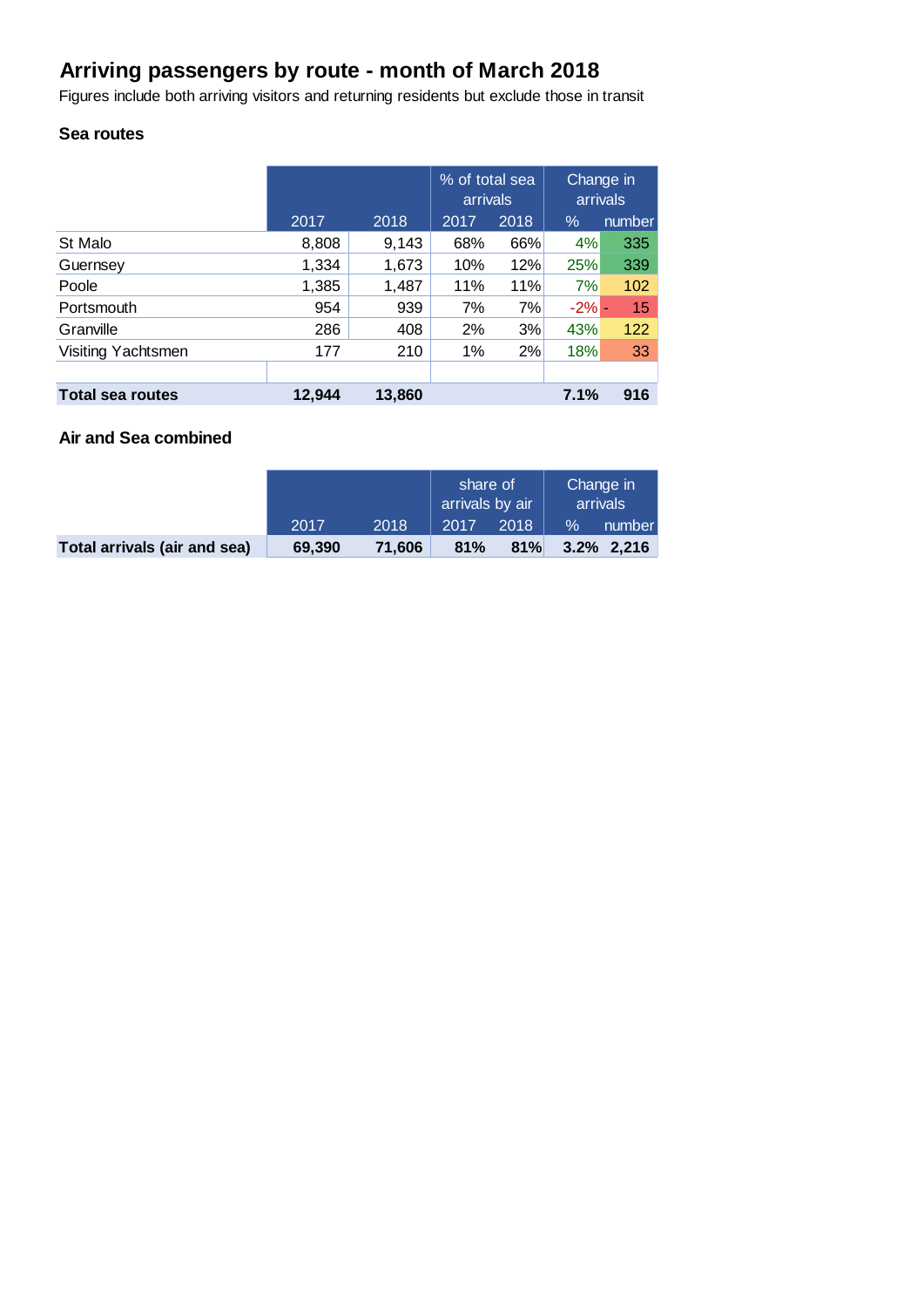# **Arriving passengers by route - Year-to-date 2018**

Figures include both arriving visitors and returning residents but exclude those in transit

## **Air routes (excluding private aircraft)**

|                              |         |         | % of total air<br>arrivals |       |            | Change in<br>arrivals |
|------------------------------|---------|---------|----------------------------|-------|------------|-----------------------|
|                              | 2017    | 2018    | $\overline{2017}$<br>2018  |       | $\%$       | number                |
| <b>London Gatwick</b>        | 70,047  | 73,362  | 48%                        | 49%   | 5%         | 3,315                 |
| Sourthampton                 | 16,759  | 17,527  | 12%                        | 12%   | 5%         | 768                   |
| Liverpool                    | 12,208  | 11,744  | 8%                         | 8%    | $-4%$ -    | 464                   |
| Guernsey                     | 10,819  | 9,640   | 7%                         | 6%    | $-11% -$   | 1,179                 |
| Birmingham                   | 5,730   | 6,587   | 4%                         | 4%    | 15%        | 857                   |
| Exeter                       | 4,685   | 4,909   | 3%                         | 3%    | 5%         | 224                   |
| Manchester                   | 3,016   | 4,025   | 2%                         | 3%    | 33%        | 1,009                 |
| Glasgow                      | 2,591   | 3,665   | 2%                         | 2%    | 41%        | 1,074                 |
| London City                  | 3,760   | 3,585   | 3%                         | 2%    | $-5%$ -    | 175                   |
| East Midlands                | 3,570   | 3,578   | 2%                         | 2%    | 0%         | 8                     |
| <b>Bristol</b>               | 2,220   | 2,316   | 2%                         | 2%    | 4%         | 96                    |
| Madeira                      | 2,110   | 1,925   | 1%                         | 1%    | $-9\%$ -   | 185                   |
| Cardiff                      | 1,126   | 1,506   | 1%                         | 1%    | 34%        | 380                   |
| Doncaster                    | 1,192   | 1,171   | 1%                         | 1%    | $-2\%$ -   | 21                    |
| Tenerife                     | 866     | 996     | 1%                         | 1%    | 15%        | 130                   |
| London Luton                 | 3,089   | 870     | 2%                         | 1%    | $-72%$ -   | 2,219                 |
| Geneva                       | 757     | 799     | 1%                         | 1%    | 6%         | 42                    |
| Newcastle                    | 121     | 263     | 0%                         | 0%    | 117%       | 142                   |
| <b>Belfast International</b> | 56      | 242     | 0%                         | 0%    | 332%       | 186                   |
| Dublin                       |         | 185     | 0%                         | 0%    |            | 185                   |
| Edinburgh                    |         | 160     | 0%                         | 0%    |            | 160                   |
| London Southend              |         | 144     | 0%                         | 0%    |            | 144                   |
| Grenoble                     |         | 133     | 0%                         | 0%    |            | 133                   |
| Faro                         |         | 131     | 0%                         | 0%    |            | 131                   |
| Alderney                     | 49      |         | 0%                         | 0%    | $-100%$ -  | 49                    |
| Bournemouth                  | 148     |         | 0%                         | 0%    | $-100% -$  | 148                   |
| Friedrichshafen              | 69      |         | 0%                         | $0\%$ | $-100\%$ - | 69                    |
| Newquay                      | 68      |         | 0%                         | 0%    | $-100\%$ - | 68                    |
| <b>Total air routes</b>      | 144,722 | 148,895 |                            |       | 2.9%       | 4,173                 |